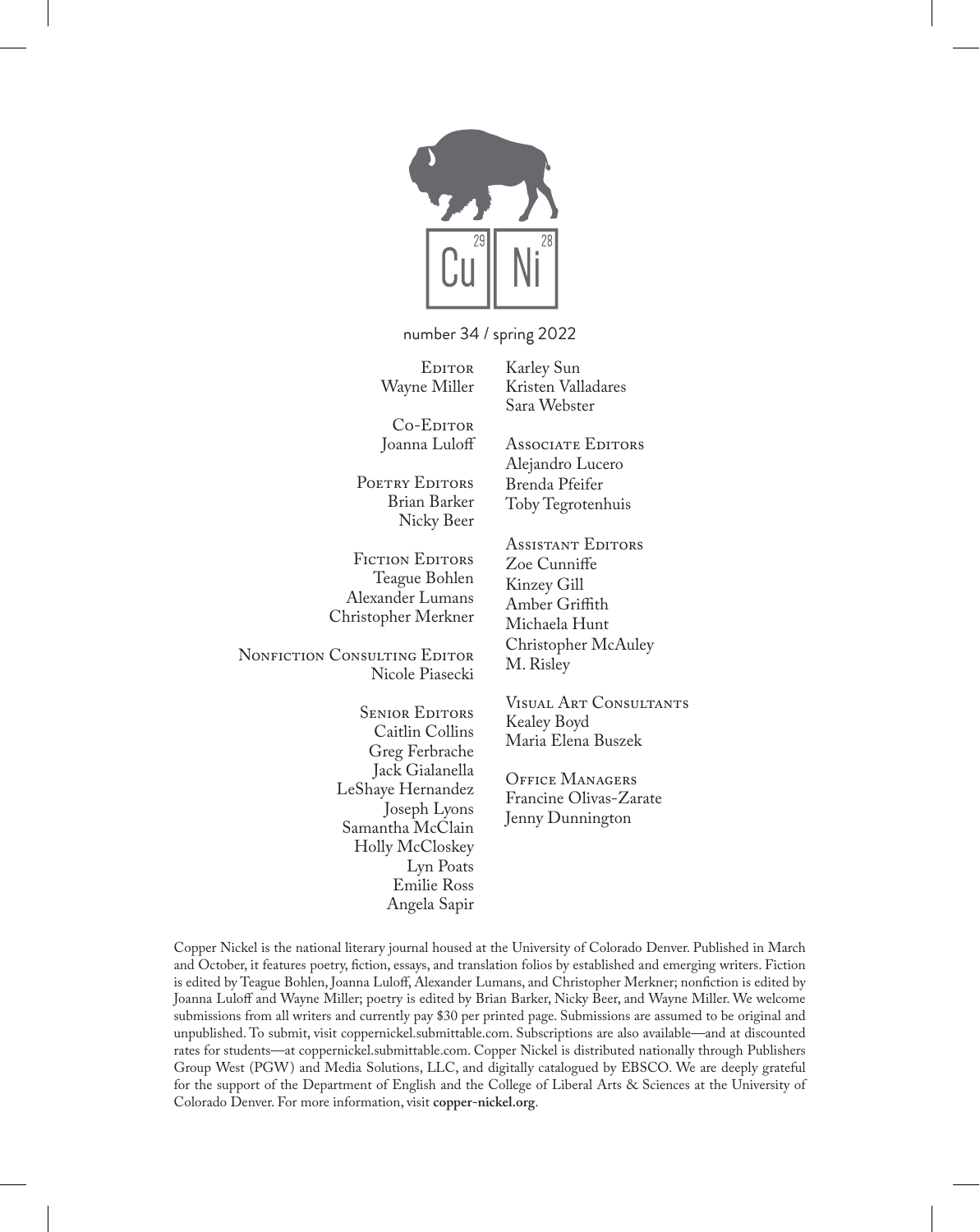#### CONTRIBUTING EDITORS

Robert Archambeau Kaveh Bassiri Mark Brazaitis Geoffrey Brock A. Papatya Bucak Victoria Chang Martha Collins Robin Ekiss Tarfia Faizullah Piotr Florczyk Robert Long Foreman V. V. Ganeshananthan Kevin Haworth Niki Herd Sean Hill Amaud Jamaul Johnson Janine Joseph Joy Katz David Keplinger Jesse Lee Kercheval Jason Koo Thomas Legendre Ada Limón Randall Mann Adrian Matejka Adrienne Perry Emilia Phillips Pedro Ponce Kevin Prufer Frederick Reiken James Richardson Emily Ruskovich Chris Santiago Eliot Khalil Wilson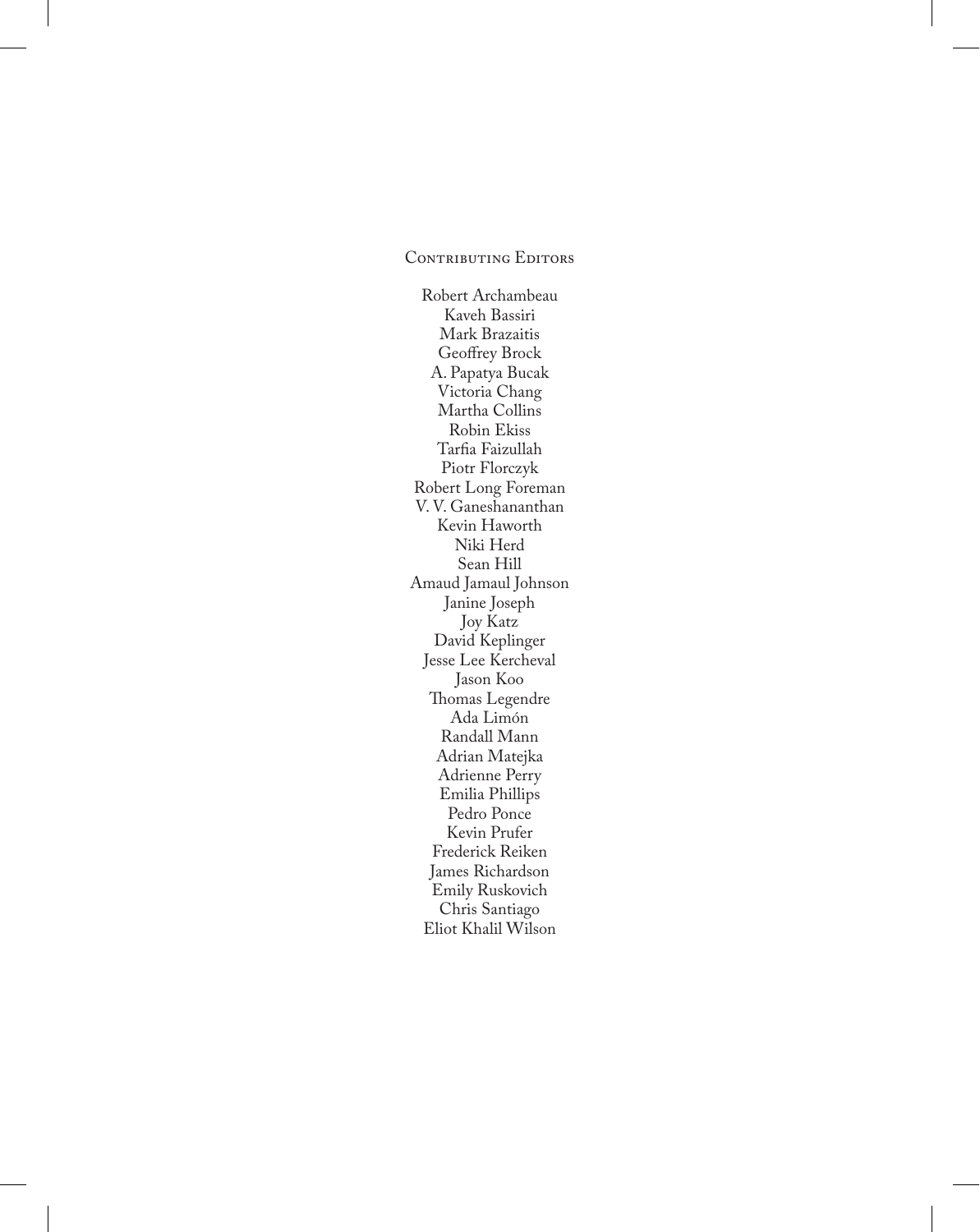# **CONTENTS**

# FICTION

Alyssa Quinn 5 / The Climate Suicides

> Kate Weinberg 41 / Goating

Maria Poulatha 126 / Take One

Tara Isabel Zambrano 128 / Cow's Tongue

Madeline Haze Curtis 147 / Blackbeard

## NONFICTION

Brooke Barry 69 / From Far Away

Robert Long Foreman 116 / Varieties of Short Fiction

### POETRY

Sean Cho A. 1 / Sonnet Composed of Wants

> Corrie Williamson 2 / Meditation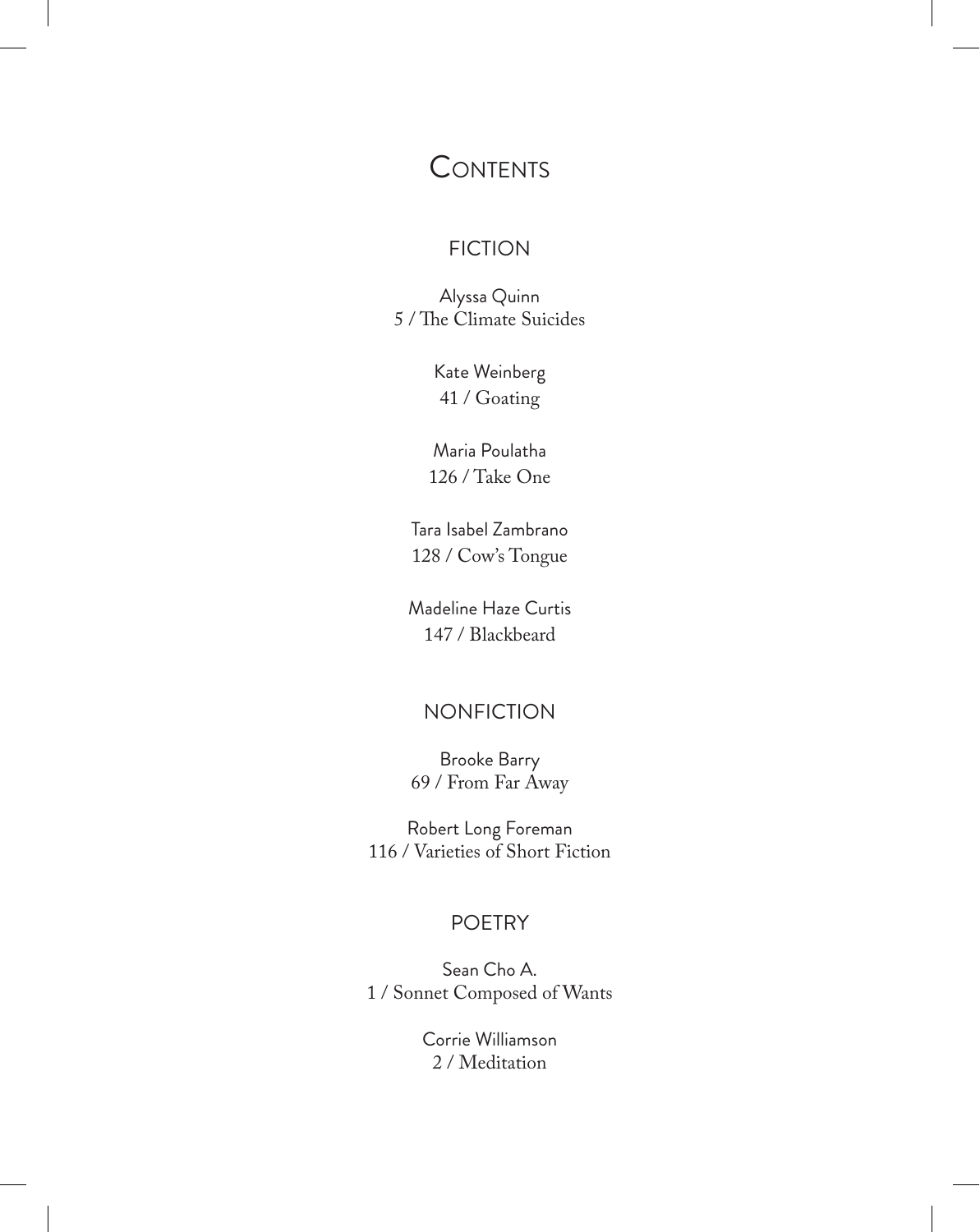Kelli Russell Agodon 3 / Alexa, Why Am I Falling Apart

> Melissa Ginsburg 4 / In the new year

Peter LaBerge 20 / In Gunsight

Marcus Wicker 21 / Funky Thurible, Turned Septic

> Jenny Molberg 24 / Hunting

> > Amy Miller 25 / Gun

Martha Collins 26 / In Illinois

Chanda Feldman 27 / [Time for Open Air]

Graham Hillard 28 / After Reading *Reynard the Fox*

> Matthew Thorburn 30 / The Nest

Virginia Konchan 55 / Theory of Mind

Sophie Klahr & Corey Zeller 57 / Aim

Marc McKee 58 / I'm having a weird time with my many too many tongues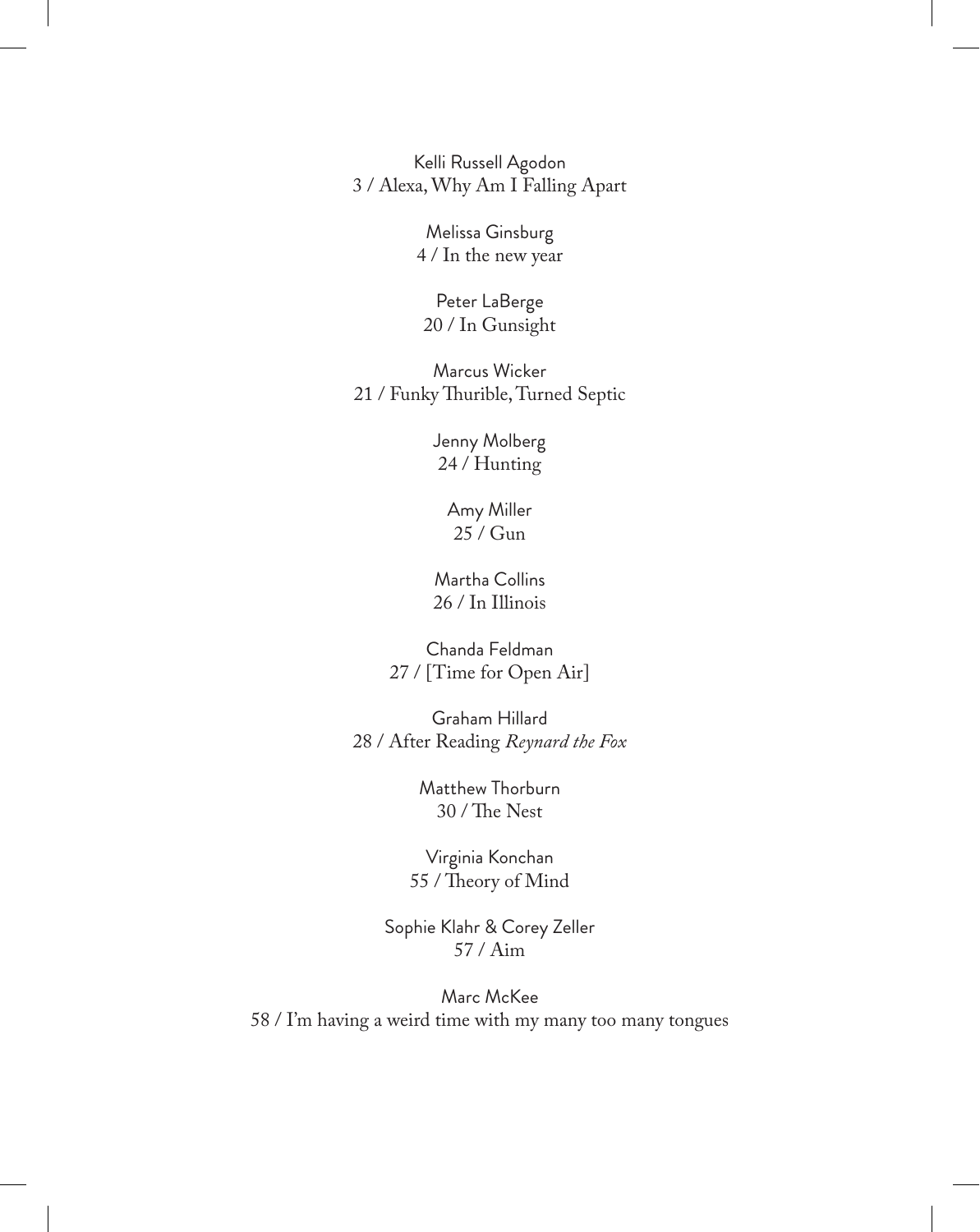James Ellenberger 60 / Scars Poetica 61 / Still Life with a Thing for Vore

Matty Layne Glasgow 62 / hyperphagia, *or* euxoa auxiliaris

> brittny ray crowell 63 / a tether

Indrani Sengupta 64 / catalog of failed women whom I've loved or been or prayed for 66 / the inquisitor's son

> John A. Nieves 68 / Febrile (Iteration 4)

> > Ada Limón 95 / A Good Story

Rome Hernández Morgan 96 / Dream in Nuclear Imaging

> Paul Guest 97 / What I Believe

Nick Lantz 99 / The Waffle House Index

> Alicia Mountain 100 / Manhattan, OK

David Keplinger 101 / Adages for Dragons

Corey Van Landingham 102 / Reader, I

> Cate Lycurgus 103 / The Giving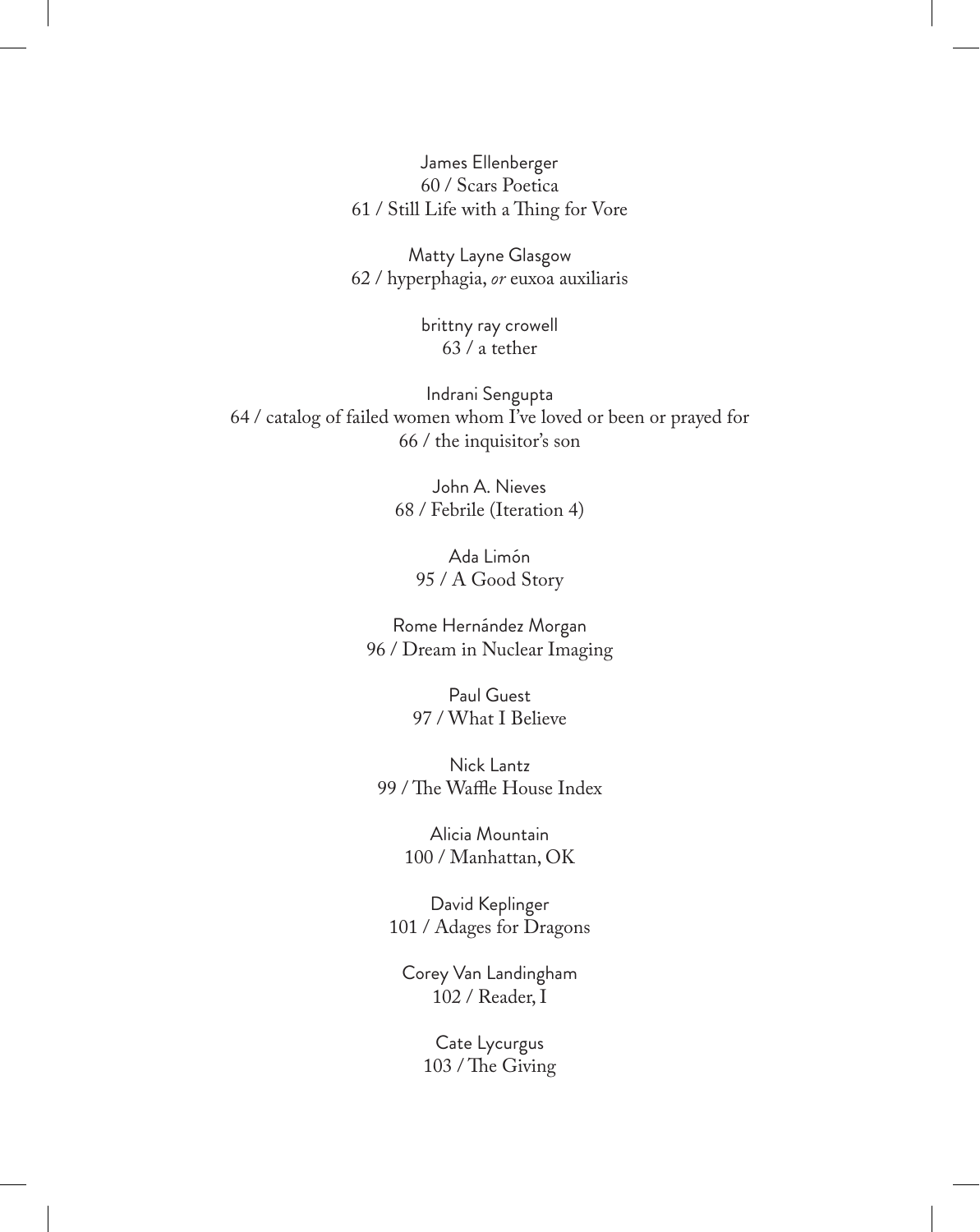Abdul Ali 104 / This Tiny Utopia Nestled in the Archive

> Emily Banks 132 / *Julius Caesar* (1953)

> John Poch 134 / The Future of Love

Lance Larsen 136 / The Backpacks

Gary Fincke 138 / After the Great War

Michael Dumanis 140 / The Kidnapped Children 141 / A Lake in Vermont

Lis Sanchez 142 / In Caguas; the New Dead

Niki Herd 144 / "Objects of Care," Stony Island Arts Bank, Chicago, 2018

> Kelly Moffett 145 / Into and Away 146 / Magritte Says Mystery Means Nothing

> > Mark Halliday 168 / Cubs Fans 169 / Granted

Anna O'Connor 170 / Day-joy

Kevin Craft 171 / Game Theory: A Primer